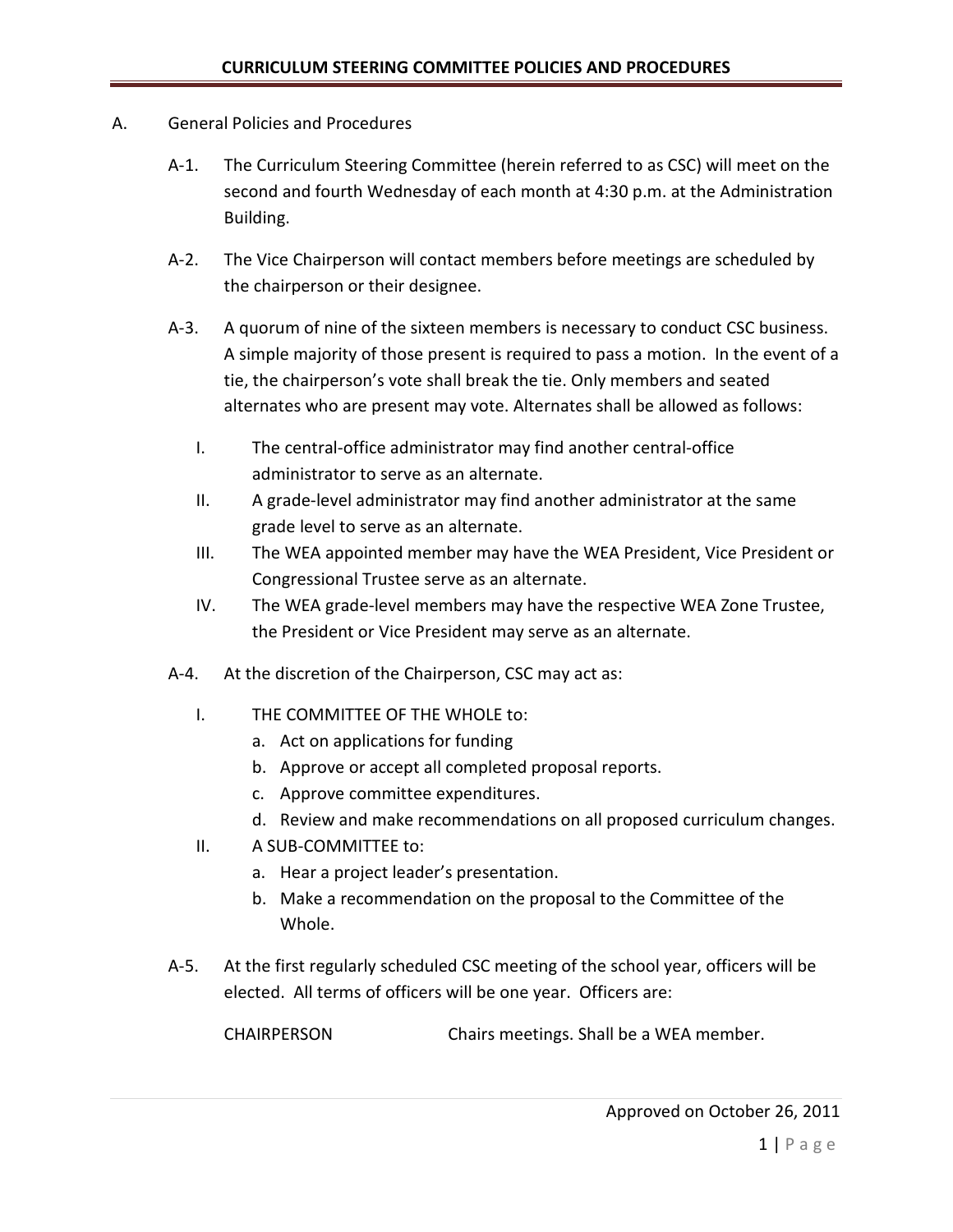## **CURRICULUM STEERING COMMITTEE POLICIES AND PROCEDURES**

| <b>VICE-CHAIRPERSON</b> | Chairs meetings when the chairperson is absent or<br>upon request of the chairperson. Shall handle all<br>correspondence of the committee.           |
|-------------------------|------------------------------------------------------------------------------------------------------------------------------------------------------|
| <b>TREASURER</b>        | Distributes funds and keeps committee informed<br>on the status of funds. Shall be the Chief Academic<br>Officer or his/her administrative designee. |
| <b>SFCRFTARY</b>        | Takes minutes of meetings and disseminates the<br>minutes.                                                                                           |

- A-6. Each year CSC will announce a funding cut-off date when its budget is depleted.
- A-7. CSC may restrict the amount of money allocated and/or the number of participants funded for any one conference or project.
- A-8. Funding for CSC is designated by curriculum projects and conferences. The following restrictions shall be in place:
	- I. Tuition for graduate courses or credits shall not be covered. SB-CEU credits shall be funded if their cost is included in the conference registration fee.
	- II. Membership Fees shall only be covered if the member attends the CSC approved conference and it is part of the registration fee.
	- III. Professional Organization Dues shall only be covered if the member attends the CSC approved conference and it is part of the registration fee.
	- IV. Computer hardware or other equipment shall only be covered if it is part of a CSC approved project and shall become property of the district.
	- V. Texts or other consumable items such as workbooks shall only be covered if it is part of a CSC approved project and shall become property of the district.
	- VI. Classroom guest speakers shall only be covered if it is part of a CSC approved project.
	- VII. Supplies or materials for classroom use shall only be covered if it is part of a CSC approved project and shall become property of the district.
- A-9. Applications for conferences shall only be approved if it is aligned with the teacher's building school improvement goals or evaluation goals.
- A-10. Exceptions to these policies are at the total discretion of CSC.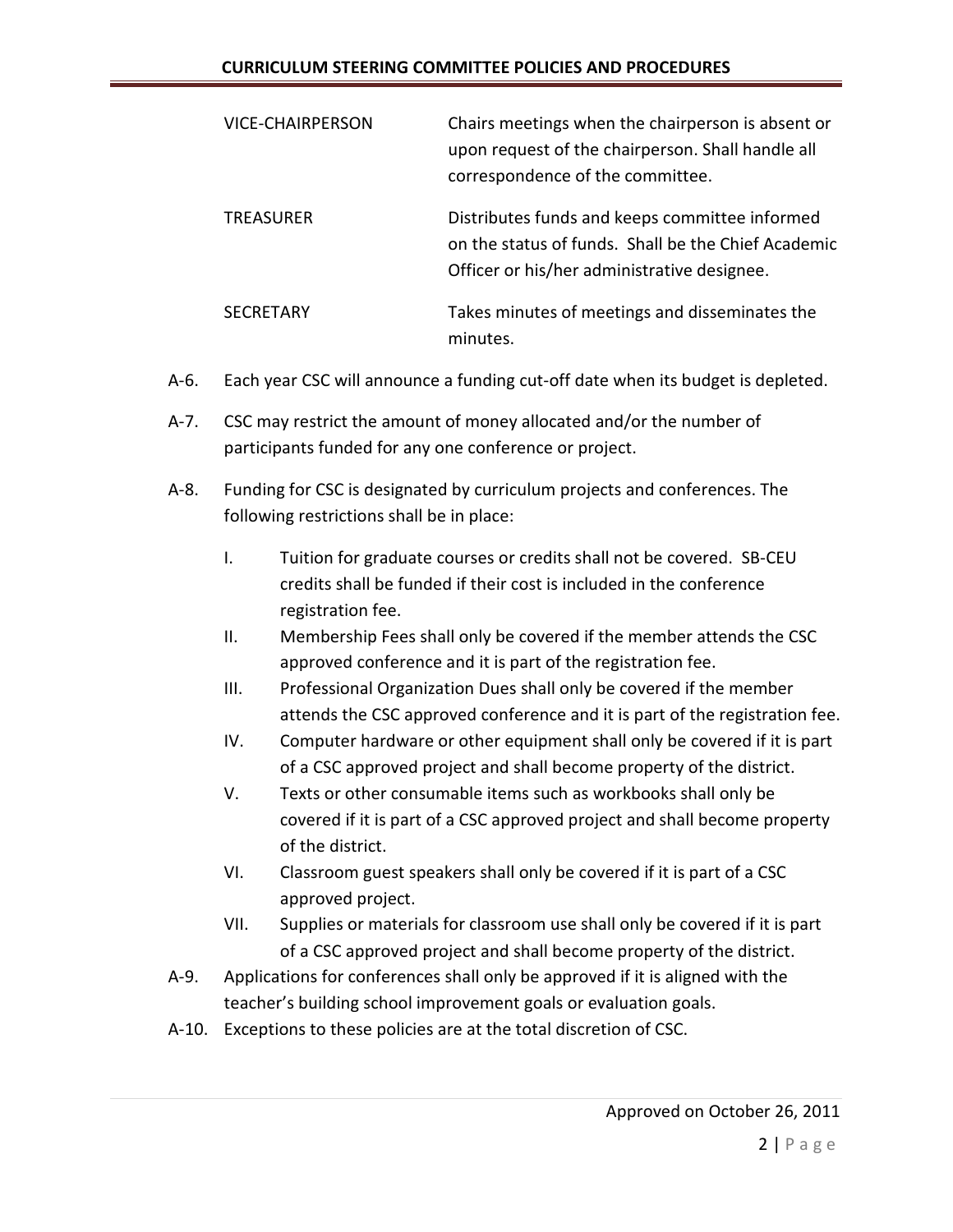- A-11. Participants will be required to fill out a conference/project evaluation form that must be submitted to CSC and submit original receipts for qualified expenses to be reimbursed through the Out-of-Pocket Expense form on the district Document Repository website. In addition, participants MAY be expected to:
	- I. Act as a district resource person.
	- II. Help, plan or present in-service training based on building or district needs.
	- III. Present CSC with an oral report when a project is completed.
- B. Conference Policies and Procedures
	- B-1. Applicants must be a WEA member.
	- B-2. The CSC shall grant a maximum of \$800 for in-state or \$1,200 for out-of-state conferences with conference attendance not to exceed three (3) sub days. The maximum of three (3) days may include one (1) day as a travel day (i.e. one travel and two for conference attendance during the work week).
	- B-3. Individuals are limited to one in-state or out-of-state conferences each year. WEA members (not alternates) who serve on CSC may attend one conference each year. One WAA member (not alternates) on the committee may attend one conference each year.
	- B-4. A maximum of four (4) people per building and ten (10) people per district may attend the same conference each year.
	- B-5. CSC will award funding for conference participation that aligns to the applicant's:
		- I. Building school improvement goals
		- II. Evaluation goals
- C. Project Policies and Procedures
	- C-1. Funding for projects may be granted every year with a maximum of ten (10) projects funded per year not to exceed to maximum allowed in the WEA Master Agreement.
	- C-2. The maximum amount awarded per project will not exceed \$1,500.
	- C-3. CSC will award funding to curriculum projects based on the following criteria: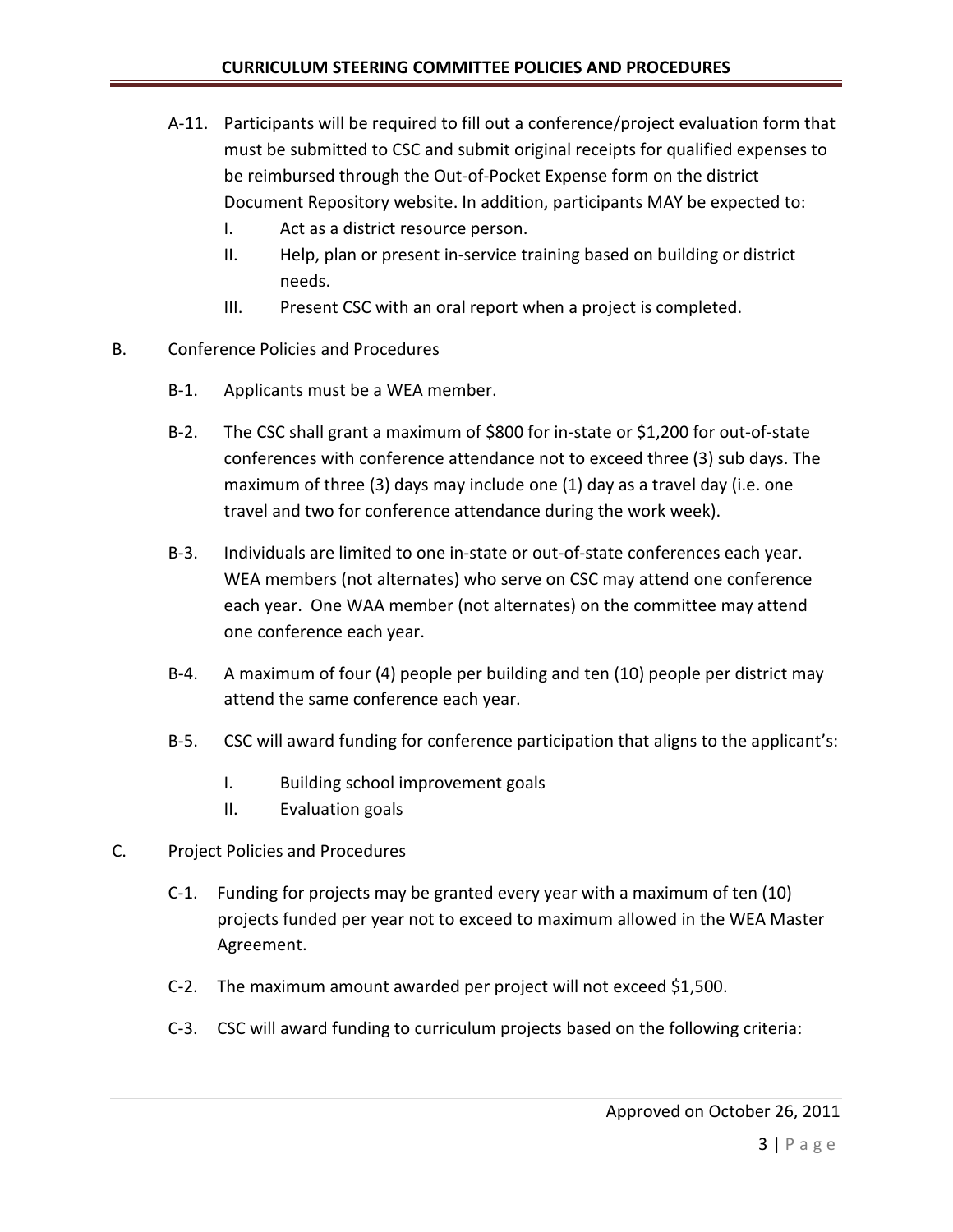- I. Projects must have educational benefit for students and be based on sound educational philosophy and practice consistent with WCS curriculum.
- II. Benefit WEA members in supporting or assisting curriculum.
- III. Projects must not be self serving, i.e. not used to recruit students for courses or extend contract limitations.
- C-4. CSC will consider projects based on these additional criteria:
	- I. Can be used at other schools.
	- II. May pay for training, typing, small consumables and workshop time.
	- III. May pay for recognized consultants as part of an ongoing project.
	- IV. Part of the funding may be used for substitute teachers.
- D. Conference and Project Application and Reimbursement Policies and Procedures
	- D-1. Conference applications must be submitted to the applicant's building principal and/or supervisor for approval at least three (3) weeks in advance of the conference.
	- D-2. Application must be completely filled out with all necessary approvals and/or signatures.
	- D-3. Project applications must be completely filled out with all necessary signatures and received by the Vice Chairperson by 4:00 p.m. of the Friday prior to the next scheduled meeting for consideration at that meeting.
	- D-4. Incomplete conference and project applications will be returned to the applicant for completion and will not be considered approved until complete.
	- D-5. Project applicants will be notified no later than the Monday prior to the next scheduled meeting of the date and time for consideration of their application. Applicants must appear before the committee for their project application to be considered.
	- D-6. Upon approval of a conference application the applicant will receive, via email, notification that their conference has been approved, their absences has been entered into AESOP, conference information has been entered into KALPA, and directions for submitting their expenses for reimbursement.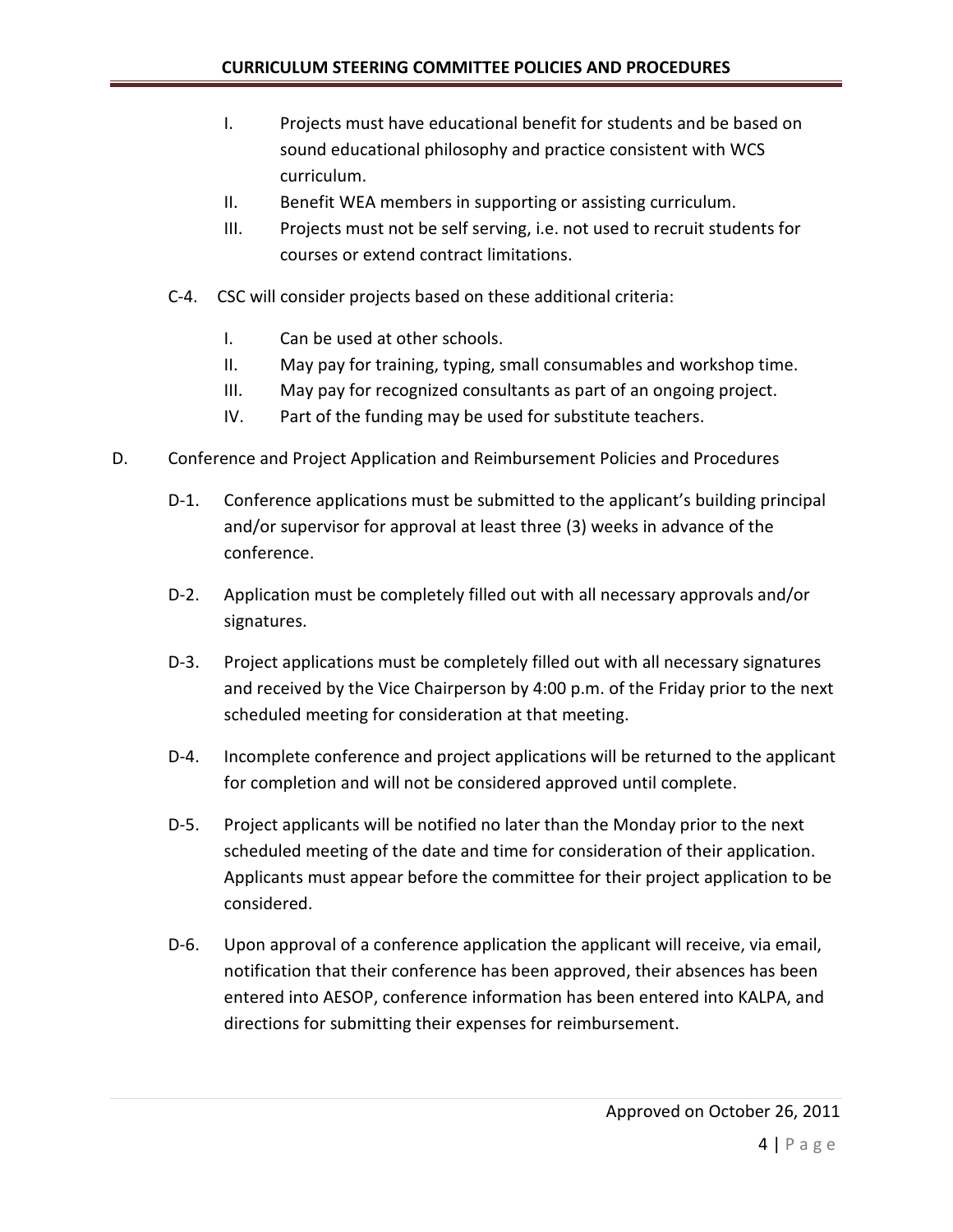- D-7. Upon approval of a project application the applicant will receive, via email, notification that their Project has been approved and the procedures for submitting their expenses for reimbursement.
- D-8. If the applicant's principal and/or supervisor denies approval of a conference, the teacher and the Principal and/or supervisor have the right to present their case to CSC. If the applicant requests an appeal of the principal and/or supervisors denial, they must notify the Vice Chairperson within five (5) work days of receiving the denial, via email. The applicant must be present for the appeal to be considered. The decision of CSC shall be final. If the vote of CSC ends in a tie, the vote of the chairperson shall prevail.
- D-9. After a conference or project is completed, the participant(s) must complete an online Out-of-Pocket Expense Report, located on the Document Repository, and send original receipts for reimbursement to the CSC Treasurer within fifteen (15) school days of the end of the conference or project. Should an expense report not be submitted within fifteen (15) school days of the end of the conference, expenses shall no longer be reimbursed to the member. Appeals to this deadline may be made to CSC whose decision shall be final. Failure to clear conference expenses for conferences could result in lost money for CSC and may affect future approval of conference and project applications.
- D-10. Reimbursement will be according to the following guidelines:
	- I. Reimbursements shall not exceed the maximum amounts set in this document.
	- II. Participants are required to submit appropriate original (not duplicate or FAX) receipts for all expenses.
	- III. The conference fee or registration is paid in full.
	- IV. Transportation reimbursement is set at current IRS code (as determined by the district) per mile (automobile) and air travel is limited to flight cost as coach fare.
	- V. Food costs are limited to \$8.75 for breakfast, \$8.75 for lunch, and \$21.00 for dinner, per day (no reimbursement is allowed for alcoholic beverages).
	- VI. Any costs of substitutes are paid in full and are not included in the individual amount allocated for the conference or project. If the participant does not attend a pre-approved conference and does not